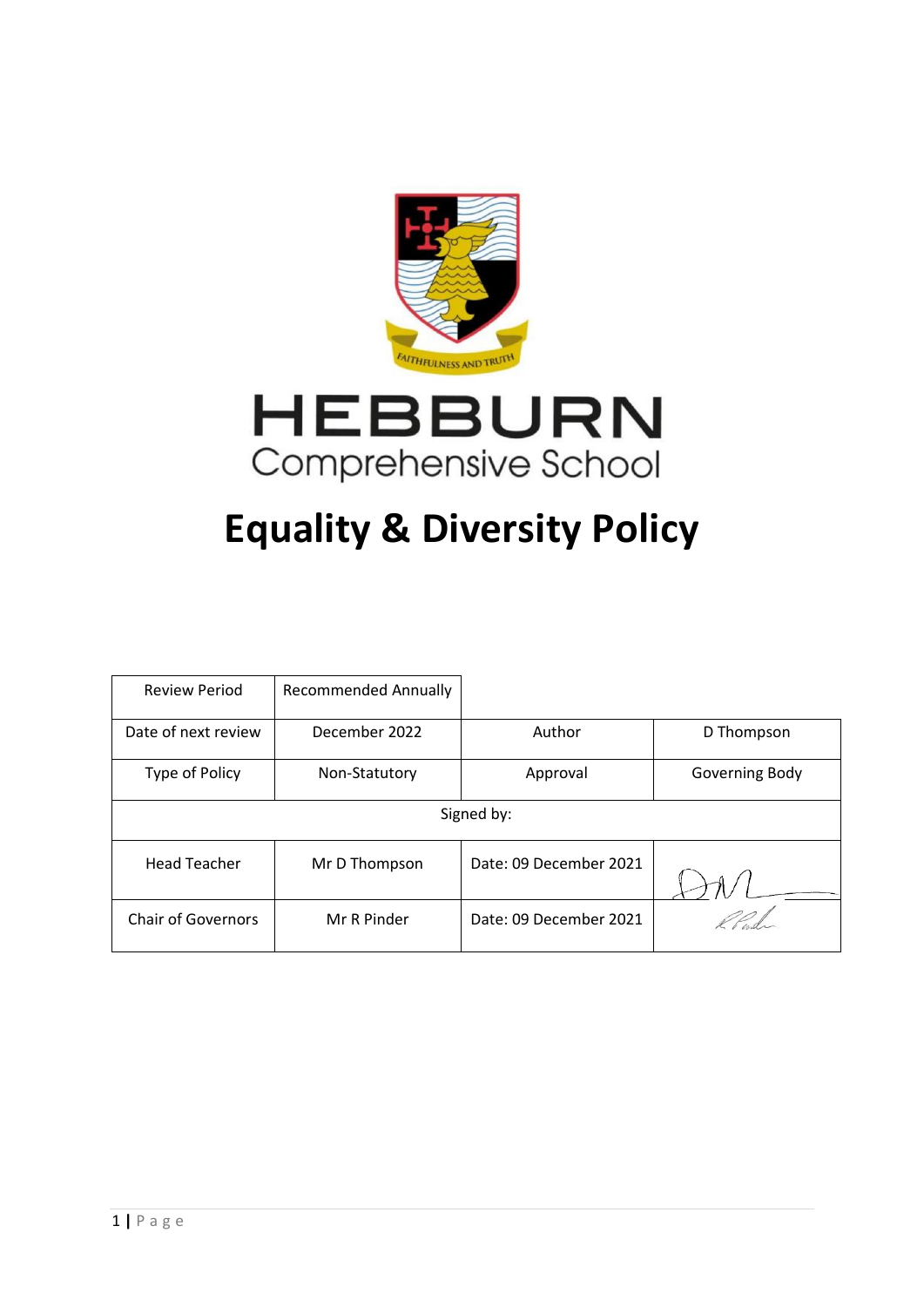## **Legal Framework**

The Equality Act 2010 provides a legal framework with three broad duties:

- To eliminate discrimination, abuse harassment and victimisation.
- To advance equality of opportunity.
- To foster good relations.

The school understands and has due regard for the principles set out in the Equality Act 2010 and that those with protected characteristics are not discriminated against and are given equal opportunities. Protected characteristics, under the Equality Act, are as follows:

- age
- disability
- gender reassignment
- marriage or civil partnership (in employment only)
- pregnancy and maternity
- race
- religion or belief
- sex
- sexual orientation

#### **Principles and Aims**

At Hebburn Comprehensive, we welcome our duties under the Equality Act 2010 to eliminate discrimination, advance equality of opportunity and foster good relations in relation to age, disability, ethnicity, gender, religion and/or belief, and sexual identity.

We also welcome our duty under the Education and Inspections Act 2006 to promote community cohesion.

We recognise that these duties reflect international human rights, as outlined in the UN Convention on the Rights of the Child, the UN Convention on the Rights of People with Disabilities, and the Human Rights Act 1998.

Equality of opportunity at Hebburn Comprehensive School means providing equality and excellence for all, in order to promote the highest possible standards.

Equality of opportunity applies to all members of the school community: pupils, staff, governors, parents and carers and members of our wider community.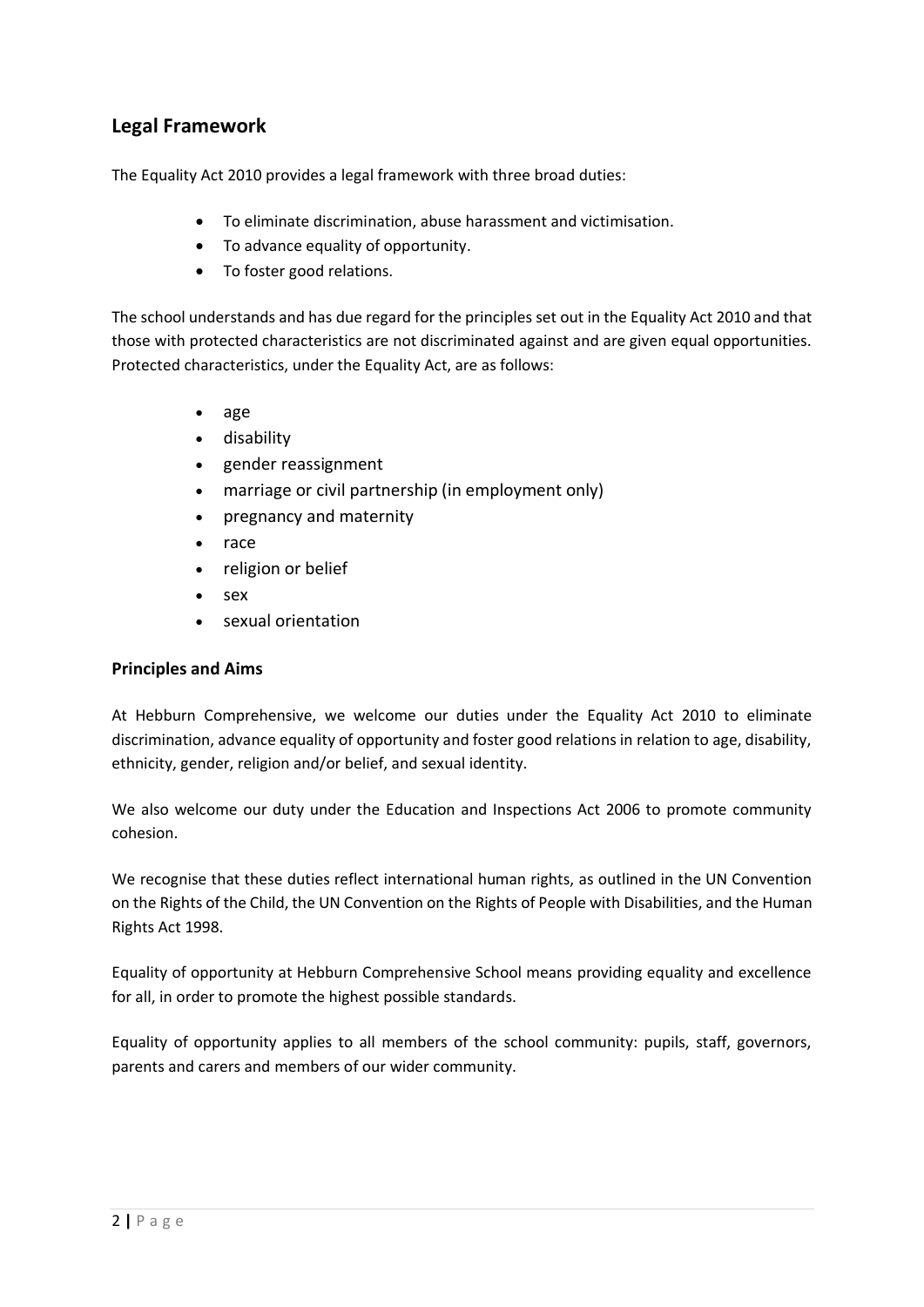#### **The school will:**

- Promote race equality and have due regard to eliminating unlawful racial discrimination, promoting equality of opportunity and good relations between people of different racial groups.
- Promote disability equality and have due regard for ensuring equality of opportunity, eliminating unlawful discrimination and disability-related harassment and encouraging participation by disabled people in public life.
- Promote gender equality and have due regard to eliminating unlawful discrimination and harassment and promote the equality of opportunity amongst individuals of all genders.
- The school is opposed to all forms of prejudice and discrimination and will ensure that all staff comply with the appropriate equality legislation and regulations.
- The school's Admissions Policy will not discriminate against any protected characteristic in any way.

#### **Our approach to equality is based on the following key principles:**

- Eliminating discrimination and other prohibited conduct.
- Advancing equality of opportunity between people who share a protected characteristic and those who don't.
- Fostering good relations between people who share a protected characteristic and those who don't.

#### **Our values:**

- All members of our community are of equal value.
- We recognise, respect and value difference and strive to remove any barriers or disadvantages which people may face, in relation to disability, ethnicity, gender, religion, belief or faith and sexual orientation.
- We believe that diversity is a strength and should be respected, embraced and celebrated by all members of the school community.
- We actively promote positive attitudes, mutual respect and positive relationships through our policies and broad and balanced curriculum.
- We foster a shared sense of cohesion and belonging. We want all members of our school community to feel a sense of belonging within the school and wider community and to feel that they are valued and respected and able to participate fully in school life.
- We observe good equalities practice for our staff. We ensure that our policies and procedures benefit all employees and potential employees in all aspects of their work, including in recruitment and promotion, and in continuing professional development.
- We have the highest expectations of all our pupils. We expect that all students can make good progress and that all members of the community can strive to maximise their full potential.
- We work tirelessly to raise aspirations and embed ambition in all of our pupils.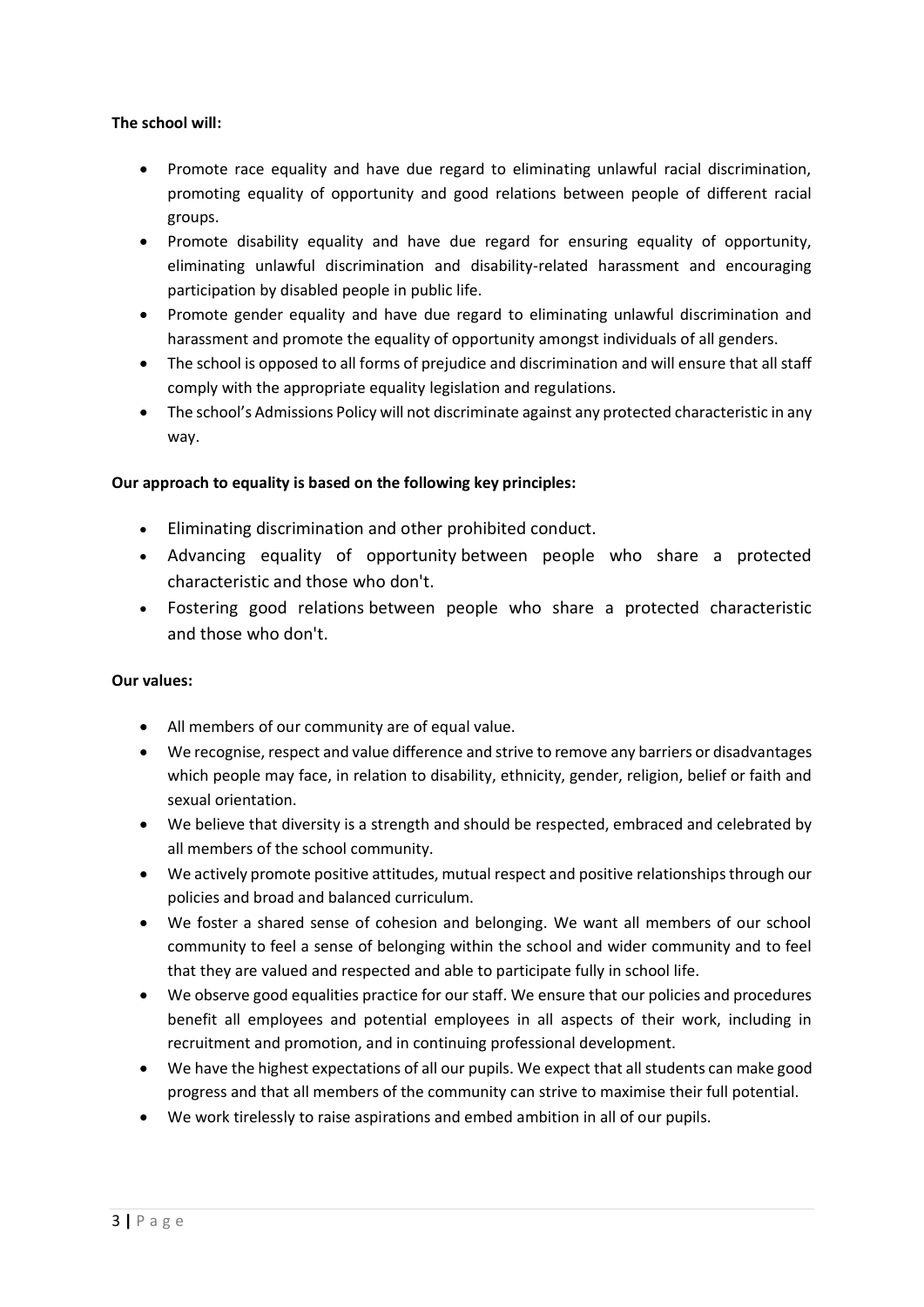## **Roles and Responsibilities**

#### **The Governing Body will:**

Ensure that the school complies with, and has due regard for, equality legislation and regulations.

Meet its obligations under the PSED to:

- Publish equality objectives.
- Update and publish information to demonstrate school compliance with the PSED.
- Ensure that the school's policies and procedures are developed and implemented with appropriate equality impact assessments which inform future plans.
- Ensure equality of opportunities in staff recruitment, promotion and professional development.
- Provide information in appropriate and accessible formats.

#### **The Head Teacher will:**

- Implement this policy and its procedures.
- Ensure that all staff members are aware of the policy.
- Ensure that all parents, visitors and contractors are aware of, and comply with, the provisions of this policy.
- Actively challenge and take appropriate action in any case of discriminatory practice.
- Address any reported incidents of harassment or bullying in line with DfE guidance.

#### **Employees will:**

- Be aware of the contents of the policy.
- Address any issues of harassment or bullying and report any major breaches of the policy to the senior leadership team or Head Teacher.
- Challenge bias and stereotyping.
- Promote equality and good relations.
- Monitor pupils' progress and academic needs to ensure the appropriate support is in place.
- Keep up-to-date with equality legislation and its application by attending the appropriate training.

#### **Pupils will:**

- Not discriminate, abuse or harass any other pupil or staff member.
- Actively encourage equality and diversity in the school.
- Report any incidences of abuse, bullying or harassment, whether to themselves or to others to their Head of Learning or to another member of staff.
- Abide by all the school's equality and diversity policies, procedures and codes.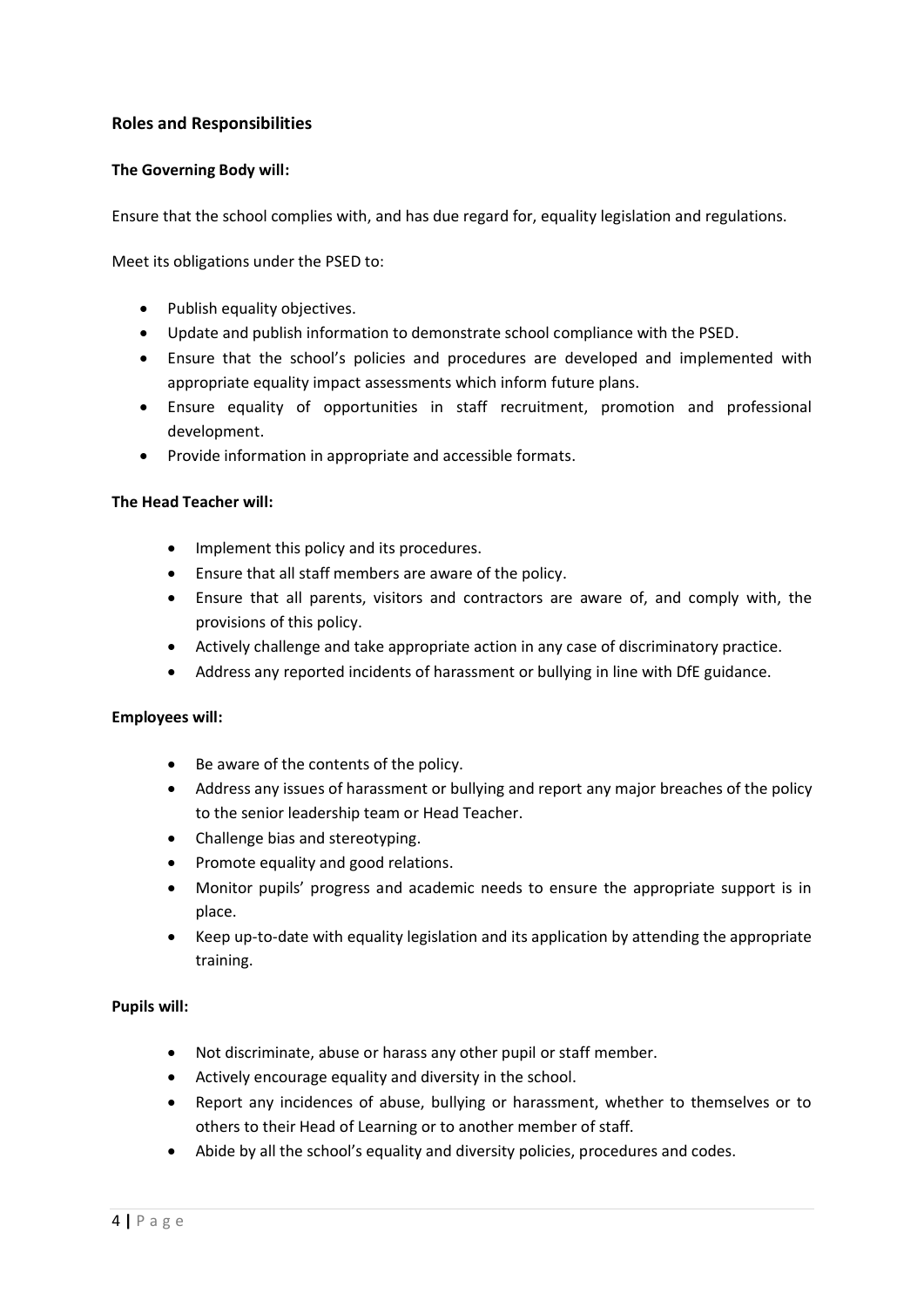## **Ethos and Values**

We will ensure that the principles listed above apply to the full range of our policies and practices:

- Pupils' personal development, welfare and well-being
- Admissions and attendance
- Staff recruitment, retention and professional development
- Care, guidance and support
- Behaviour, discipline and exclusions
- Working in partnership with parents, carers and guardians
- Working with the wider community

#### **The school has identified the following issues that may be barriers to effective learning and successful working at the school:**

- Low self-esteem, low expectations and peer group pressure
- Experience of bullying, harassment or social exclusion
- Low income leading to difficulty in participating in some aspects of school life and no adequate home study space
- Lack of parental support or different parental expectations
- Frequent moves and lack of stability in life leading to time out of school or low attendance
- Lack of support with emotional, mental & physical well-being and poor behaviour, including exclusions
- Language difficulties
- Special Educational Needs
- Lack of physical access to school facilities or services
- Inappropriate curriculum

#### **Eliminating Discrimination, Harassment and Victimisation**

We take account of equality in the following ways:

- admissions and exclusions;
- the way we provide education for our pupils and the way we provide access for pupils to facilities, services, trips and visits.
- We are aware of our Reasonable Adjustment duty for disabled students
- The Governing Body ensures that all appointment panels give due regard to this policy so that no one is discriminated against when it comes to employment, promotion or training opportunities.
- We actively promote equality and diversity though the curriculum and by creating an environment which champions respect for all, working together and the need for all to embrace diversity. Our admissions arrangements are fair and transparent, and we do not discriminate against students by treating them less favourably on the grounds of their sex, race, disability, religion or belief, sexual orientation, gender reassignment, pregnancy or maternity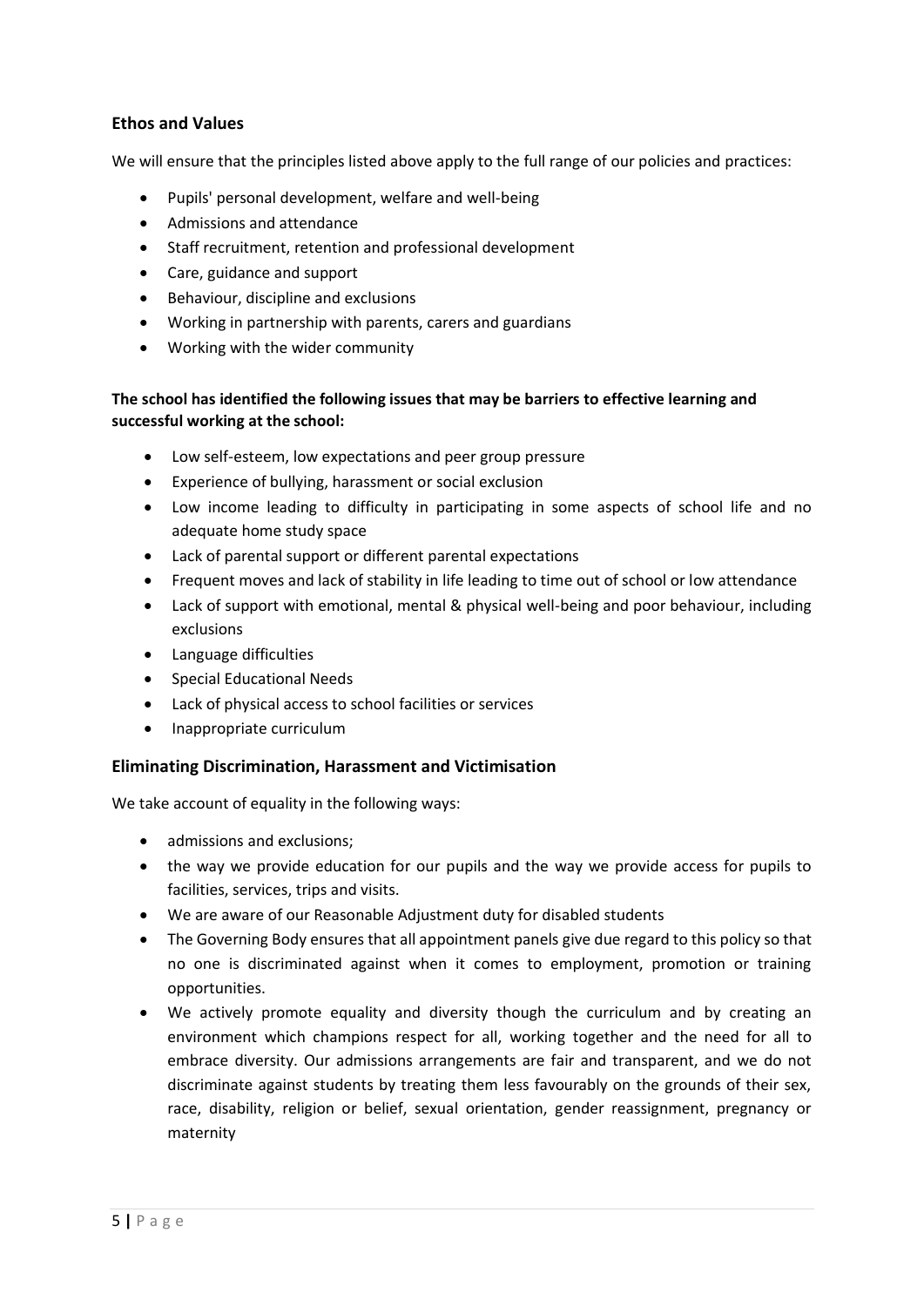## **Challenging Prejudice**

The school will challenge all forms of prejudice and prejudice-based bullying, which stand in the way of fulfilling our commitment to inclusion and equality:

- prejudices relating to disability and special educational needs
- prejudices relating to race, religion and/or belief, for example anti-Semitism and Islamophobia, Travellers, migrants, refugees and people seeking asylum
- prejudices relating to gender and sexual orientation, including homophobic and transphobic attitudes.

All staff receive guidance on how incidents of bullying and prejudice should be reported, recorded and dealt with. We treat all bullying incidents equally seriously. A record of prejudice-related incidents is kept and a report is provided to the governors about the numbers, types and seriousness of prejudicerelated incidents at our school and how we dealt with them. This data is reviewed termly.

## **Ensuring Equality of Opportunities**

We recognise that some of the groups covered in this policy are likely to be economically disadvantaged. To address this the school will:

- Ensure that pupil premium spending targets those who need it most.
- Ensure school uniform is affordable.
- Avoid putting parents under unnecessary financial pressure.
- Promote the take-up of extra-curricular clubs.
- Widen access to careers advice and work experience placements.

#### **Addressing the Full Range of Learning Needs**

We recognise that some of the groups covered in this policy are more likely to under-achieve. To address this the school will:

- Ensure that the curriculum is broad and balanced and relevant.
- Ensure targeted support.
- Marking policy promotes learning of all.
- Track pupil progress & Identify under-performing.
- Promote and maintain good attendance.

#### **Supporting Learners with Specific Needs**

We recognise that some of the groups covered in this policy are more likely to have particular needs. To address this the school will:

- Ensure effective transition from primary to secondary school.
- Ensure that additional funding is targeted at those who require it most.
- Provide Basic Skills support
- Ensure language support is available as required
- Support students through tutoring/mentoring schemes
- Provide Homework/Revision support